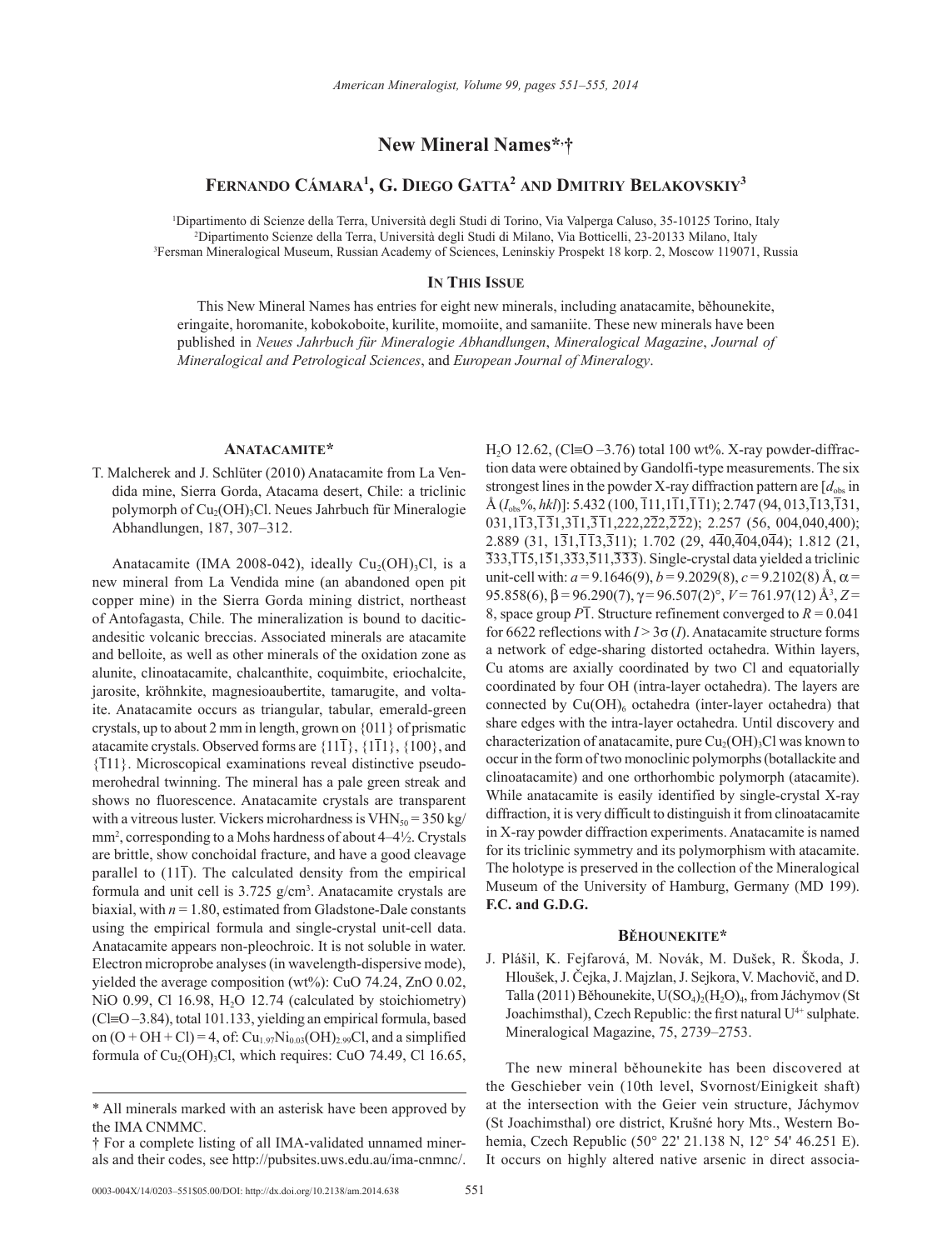tion with arsenolite, kaatialaite, claudetite, gypsum, trögerite related mineral, and unnamed mineral UM1997-20-AsO:HU. Běhounekite usually forms green short-prismatic to tabular crystals up to 0.5 mm long or, less commonly, long prismatic crystals. The crystals have a strong vitreous luster and a gray to greenish gray streak. They are brittle with an uneven fracture and have perfect cleavage along {100}. The Mohs hardness is about 2. The mineral does not fluoresce in short- nor in longwavelength UV radiation. Běhounekite is optically biaxial (+) with  $\alpha$  = 1.590(2),  $\beta$  = 1.618(4),  $\gamma$  = 1.659(2) (for  $\lambda$  = 590 nm),  $2V_{\text{calc}} = 81^{\circ}$ . It is moderately pleochroic *Z* (emerald green) > *X*, *Y* (pale emerald green). The density was not measured;  $D_{\text{calc}} = 3.62$ g/cm3 . The detail vibration spectroscopy study of běhounekite was performed in comparison with synthetic  $U(SO<sub>4</sub>)<sub>2</sub>(H<sub>2</sub>O)<sub>4</sub>$ . The dominant peaks on the Raman and IR spectra of běhounekite are assigned to  $(cm^{-1})$ : bending vibrations of  $SO_4$  tetrahedra  $(\sim 400-460)$  and  $(\sim 590-640)$ , stretching vibrations of SO<sub>4</sub> tetrahedra (~950–1200), bending vibrations of structurally nonequivalent H<sub>2</sub>O molecules ( $\sim$ 1600–1680) and O–H stretching vibrations of hydrogen bonded  $H_2O$  molecules (~3000–3400). The average of 5 microprobe (WDS) analyses [wt% (range)] yield:  $Y_2O_3$  0.75 (0.55–0.91), SO<sub>3</sub> 31.36 (30.96–31.82), UO<sub>2</sub> 53.40 (52.69–53.88), H<sub>2</sub>O 14.53 (calculated on the basis of a theoretical content of  $4H<sub>2</sub>O$ , total 100.04. The empirical formula of běhounekite based on 12 O atoms [the presence of  $Ce<sub>2</sub>O<sub>3</sub> 0.11$ , Nd<sub>2</sub>O<sub>3</sub> 0.26, Gd<sub>2</sub>O<sub>3</sub> 0.26, Dy<sub>2</sub>O<sub>3</sub> 0.2, Er<sub>2</sub>O<sub>3</sub> 0.06, total 0.89 wt%, (<0.02 apfu), was not considered] is  $(U_{0.99}Y_{0.03})_{\Sigma1.02}$  $(SO_4)_{1.97}(H_2O)_4(OH)_{0.11}$ . The OH content was calculated to maintain charge balance, however IR and structural data show no evidence of the (OH) groups presence. The simplified formula is  $U(SO_4)_2(H_2O)_4$ . The strongest X-ray powder diffraction lines  $[d_{\text{obs}}]$  in Å  $(I_{\text{obs}}\%$ , *hkl*)] are: 7.330 (100, 200), 6.112 (54, 210), 5.538 (21, 020), 4.787 (42, 111), 3.663 (17, 400), 3.478(20, 410), 3.080 (41, 321), 2.495 (17, 122). Běhounekite is orthorhombic, space group *Pnma*,  $a = 14.6464(3)$ ,  $b = 11.0786(3)$ , *c*  $= 5.6910(14)$  Å,  $V = 923.43$  Å<sup>3</sup>,  $Z = 4$ . The crystal structure of běhounekite has been solved by the charge-flipping method from single-crystal X-ray diffraction data and refined to  $R = 0.0209$ based on 912 unique reflections with  $I_{obs} > 3\sigma(I)$ . The crystal structure consist of  $U(SO<sub>4</sub>)<sub>2</sub>(H<sub>2</sub>O)<sub>4</sub>$  sheets perpendicular to [100], which are linked via hydrogen bonds. The sheets consists of  $UO_8$  polyhedra and bridging  $SO_4$  tetrahedra. Four oxygen atoms of  $UO_8$  polyhedron belong to the  $SO_4$  groups and other four to the H<sub>2</sub>O molecules. Each U polyhedron is connected via  $SO_4$ tetrahedra with other U polyhedra and through hydrogen bonds to the apices of SO<sub>4</sub> tetrahedra. Calculated bond-valence sums confirm that uranium is tetravalent. The mineral is named in honour of Professor František Běhounek (1898–1973), a wellknown Czech nuclear physicist. The mineral and the name were approved by CNMNC (IMA 2010-046). The holotype specimen is deposited in the mineralogical collections of the National Museum in Prague, Czech Republic. **D.B.**

## **Eringaite\***

I.O. Gałuskina, E.V. Gałuskin, B. Lazic, T. Armbruster, P. Dzierżanowski, K. Prusik, and R. Wrzalik (2010) Eringaite,  $Ca<sub>3</sub>Sc<sub>2</sub>(SiO<sub>4</sub>)<sub>3</sub>$ , a new mineral of the garnet group. Mineralogical Magazine, 74, 365–373.

Eringaite (IMA2009-054), ideally  $Ca<sub>3</sub>Sc<sub>2</sub>(SiO<sub>4</sub>)<sub>3</sub>$ , is a new mineral species of the garnet group from the Wiluy River, Sakha-Yakutia Republic, Russia. It is an accessory mineral in metasomatic rodingite-like rocks; it forms regular growth zones and irregular spots in complex garnet crystals containing a kimzeyite core. In these rodingite-like rocks, eringaite coexists with grossular, vesuvianite, serpentine, and melilite-group minerals. Accessory minerals of the host rock are: diopside and fassaitic pyroxene, wiluite, perovskite, zircon, baghdadite, magnetite, hematite, titanite, fluorapatite, chlorite of the clinochlore–chamosite series, and calcite. Eringaite is light brown to yellow, with a creamy white streak. The crystals are transparent and have vitreous luster. The mineral has no cleavage and its fracture is irregular. The size of the eringaite crystals with the greatest  $Sc_2O_3$  content did not exceed 10 µm. Hardness was not determined due to the small crystal size. Optical parameters were not measured. The calculated density is 3.654 g/cm<sup>3</sup>. Electron microprobe analyses (in wavelength-dispersive mode), yielded the average composition [wt% (range)]:  $SiO<sub>2</sub> 29.39$  $(29.12-29.61)$ , TiO<sub>2</sub> 7.17 (6.85–8.14), ZrO<sub>2</sub> 5.28 (5.03–5.41), HfO<sub>2</sub> 0.14 (0.12–0.16), Al<sub>2</sub>O<sub>3</sub> 3.15 (3.06–3.25), Sc<sub>2</sub>O<sub>3</sub> 10.67  $(9.92-11.20)$ , Y<sub>2</sub>O<sub>3</sub> 0.20 (0.15–0.29), V<sub>2</sub>O<sub>3</sub> 0.14 (0.06–0.23), Cr<sub>2</sub>O<sub>3</sub> 1.05 (0.99–1.13),  $Fe<sub>2</sub>O<sub>3</sub> 8.48 (8.01–9.49)$ ,  $FeO 0.50 (0.04–0.88)$ , MnO 0.01 (0–0.03), CaO 33.19 (32.62–33.45), MgO 0.95 (0.84–1.08), total 100.31. The empirical formula for eringaite, calculated on the basis of 12 oxygen atoms per formula unit, is:  $(\text{Ca}_{2.98}\text{Y}_{0.01}\text{Mg}_{0.01})_{\Sigma3.00}(\text{Sc}_{0.82}\text{Ti}^{4+}_{0.44}\text{Fe}^{3+}_{0.30}\text{Zr}_{0.21}\text{Mg}_{0.10}\text{Al}_{0.09}\text{Cr}^{3+}_{0.08}$  $Fe_{0.05}^{2+}V_{0.01}^{3+}$ ) $_{\Sigma2.01}$  (Si<sub>2.48</sub>Al<sub>0.30</sub>Fe<sup>3+</sup><sub>0.22</sub>) $_{\Sigma3.00}$ O<sub>12</sub>, *Z* = 8. The symmetry and cell parameters determined by electron backscatter diffraction (EBSD) yielded a model with  $a = 12.19$  Å. The unit-cell parameter of a larger crystal  $(0.02 \times 0.02 \times 0.03$  mm) with a slightly different composition [i.e.,  $(Ca_{3.00}Y_{0.01})_{\Sigma3.01}(Sc_{0.63}Ti_{0.66}^{4+}Fe_{0.25}^{3+}Zr_{0.30})$  $Mg_{0.08}Cr_{0.06}^{3+}Fe_{0.01}^{2+})_{\Sigma1.99}(Si_{2.13}Al_{0.26}Fe_{0.61}^{3+})_{\Sigma3}O_{12}]$  was determined by single-crystal X-ray diffraction, giving:  $a = 12.255(1)$  Å and reflection conditions consistent with the space group  $Ia\overline{3}d$ . The calculated X-ray powder diffraction lines (based on a model with  $a = 12.19$  Å, space group  $Ia\overline{3}d$ ) are as follows  $[(hkI) d_{hkl}]$  in Å (*I* %)]: (400) 3.064 (69), (420) 2.740 (100), (422) 2.502 (68), (640) 1.670 (30), (642) 1.638 (82), (840) 1.370 (20), (842) 1.137 (19), (10.4.2) 1.119 (29). The following Raman bands were found in unpolarized spectra of eringaite (strong bands are in italic, cm–1): 219, 254, 310, *335*, 362, 412, 443, *511*, 543, 600, 640, *735*, 803, *880*, and *937*. The name eringaite originates from the Eringa River, the tributary of the Wiluy River. The type specimen is deposited in the collection of the Fersman Mineralogical Museum in Moscow (Russia). **G.D.G. and F.C.**

### **Horomanite\*, Samaniite\***

A. Kitakaze, H. Itoh, and R. Komatsu (2011) Horomanite,  $(Fe,Ni,Co,Cu)_{9}S_8$ , and samaniite,  $Cu_2(Fe,Ni)_{7}S_8$ , new mineral species from the Horoman peridotite massif, Hokkaido, Japan. Journal of Mineralogical and Petrological Sciences, 106, 204–210.

Two new minerals horomanite (IMA 2007-037) and samaniite (IMA 2007-038) were discovered in sulfide aggregates, which are filling interstices between olivine, clino- and orthopyroxens in lherzolites of the Horoman peridotite massif, Samani-cho,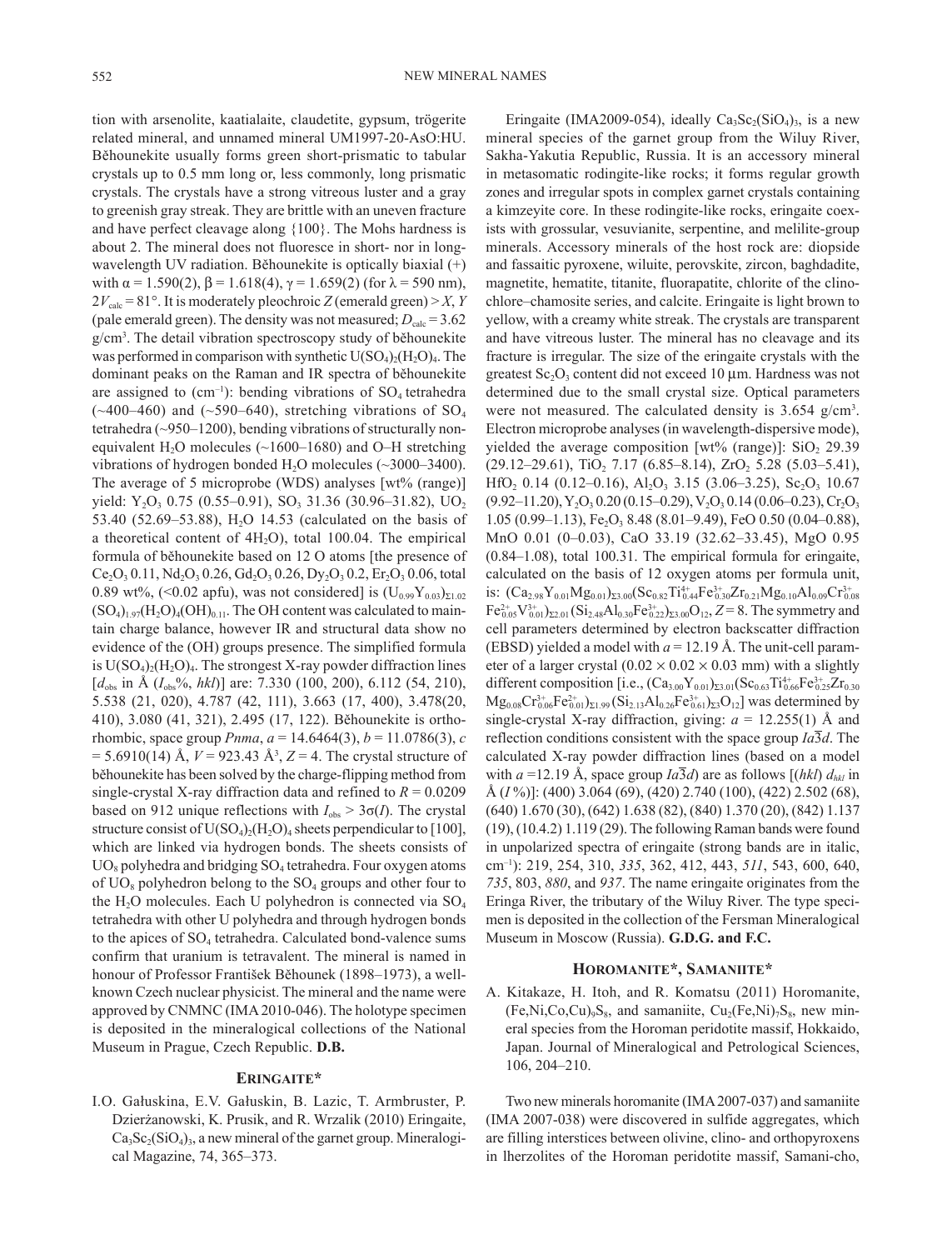Samani-gun, Hokkaido, Japan. In these sulfide aggregates the minerals were previously mentioned with incomplete description (Kitakaze, 1998) as mineral X (now horomanite), mineral Z (now samaniite), and mineral Y [recently described sugakiite  $Cu(Fe,Ni)_{8}S_{8}$ ; Kitakaze 2008]. Those three minerals occur in intimate intergrowths. Samaniite and sugakiite sometimes occur as lammelae in horomanite. The size of the mineral grains is 0.05–0.1 mm. Other associated minerals are: bornite, talnakhite, copper, troilite, heazlewoodite, pentlandite, and magnetite. Macroscopically both horomanite and samaniite look like a white alloy with a yellowish tint and metallic luster. Both are brittle and have uneven fracture. Mohs hardness is close to 3.

Horomanite has a pronounced cleavage. In reflected light it is white with yellowish tint with no internal reflections. Pleochroism is very weak (white with a yellowish tint to white). The mineral is weakly anisotropic (dark-gray to slightly light-gray). The reflectance values in air  $[R_{\text{min}}/R_{\text{max}}\%$  (nm)] are: 34.7/37.8 (436), 40.0/43.2 (497), 43.2/46.4 (543), 45.4/48.5 (586), 47.8/50.7 (648). The mineral VHN<sub>50</sub> = 135 (125–145) kg/mm<sup>2</sup>. The average of 15 microprobe (WDS) analyses [wt% (range)] yield: Cu 0.43 (0.10–0.89), Fe 41.82 (40.31–43.77), Ni 23.76 (21.31–25.75), Co 0.52 (0.39–0.83), S 33.29 (32.99–33.70), total 99.82. The empirical formula based on S = 8 apfu is  $(Fe_{5.77}Ni_{3.12}Co_{0.07}Cu_{0.05})_{\Sigma 9.01}S_8$ . The strongest X-ray powder diffraction lines  $[d_{obs}$  in  $\AA$  ( $I_{obs}$ %, *hkl*)] are: 6.16 (10, 110), 3.080 (100, 220), 2.955 (32, 221), 1.984 (25, 323), 1.947 (51, 420), 1.825 (60, 422), 1.805 (54, 413). Horomanite is tetragonal, space group *P*4/*mmm*. The unit-cell parameters are: *a* = 8.707(1), *c* = 10.436(6) Å, *V* = 791.17 Å3 , *Z* = 4. *D*calc = 6.44  $g/cm<sup>3</sup>$  for an ideal formula  $Fe<sub>6</sub>Ni<sub>3</sub>S<sub>8</sub>$ .

Samaniite has no cleavage. In reflected light it is yellowishwhite with no internal reflections. Pleochroism is weak (yellowishwhite to pale yellowish-white). The mineral is weakly anisotropic (dark-gray to light-gray). The reflectance values in air  $[R_{min}/(R_{min})$ *R*max% (nm)] are: 27.1/29.6 (436), 34.4/37.9 (497), 38.9/43.6  $(543)$ , 44.9/49.8 (586), 42.2/46.9 (648). VHN<sub>50</sub> = 130 (120–140) kg/mm<sup>2</sup>. The average of 10 microprobe (WDS) analyses [wt% (range)] yield: Cu 16.90 (16.08–17.80), Fe 34.60 (32.81–36.85), Ni 15.48 (13.47–17.90), Co 0.16 (0.11–0.28), S 32.87 (32.78–32.97), total 100.01. The empirical formula based on  $S = 8$  apfu is  $Cu_{2.08}(Fe_{4.84}Ni_{2.06}Co_{0.02})_{\Sigma6.92}S_8$ . The strongest X-ray powder diffraction lines  $[d_{obs}$  in Å  $(I_{obs} %, hkl)]$  are: 5.88 (15, 111), 3.118 (100, 113), 3.050 (20, 311), 1.873 (25, 520), 1.844 (50, 521), 1.595 (45, 620). Samaniite is tetragonal, space group  $P4<sub>2</sub>/mmm$ . The unit-cell parameters are: *a* = 10.089(1), *c* = 10.402(8) Å, *V* = 1058.8 Å3 , *Z*  $=$  4.  $D_{\text{calc}}$  = 4.89 g/cm<sup>3</sup> for an ideal formula Cu<sub>2</sub>Fe<sub>5</sub>Ni<sub>2</sub>S<sub>8</sub>.

The density for both minerals could not be measured due to small size of its grains. X-ray powder diffraction data were obtained using Gandolfi camera (filtered Cu*K*α radiation). The unit-cell parameters were determined from powder diffraction data. The *hkl* were indexed based on single-crystal X-ray study by the precession method. No data on crystal structure provided. The origin of horomanite, samaniite, and sugakiite is discussed as a result of dissolution at the temperature below 760 °C. Both species were named for the locality. The minerals and their names were approved by CNMNC IMA. Type specimens are deposited at the Tohoku University Museum, Japan. **D.B.**

**Comment:** Horomanite and samaniite are mentioned as UM1998-16-S:FeNi (designated mineral "X") and UM199814-S:CuFeNi (designated mineral "Z"), respectively, at the IMA CNMNC list of valid unnamed minerals (update 2012-01; http://pubsites.uws.edu.au/ima-cnmnc, Smith and Nickel 2007).

**Discussion:** It seems strange that among related minerals (horomanite, samaniite, sugakiite, and pentlandite), which have the same number of atoms per formula unit (i.e., 17), very similar composition, hardness, and reflective values, horomanite differs significantly in density (6.44 calc) while others have it as 4.89, 4.76, 4.96 g/cm<sup>3</sup>, respectively. The density for horomanite calculated for  $Z = 3$  is in the same row (4.83 g/cm<sup>3</sup>). Otherwise the cell parameters might need to be redefined.

#### **References cited**

- Kitakaze, A. (1998) Sulphide minerals from Horoman peridotite, Hokkaido, Japan. Journal of Mineralogy, Petrology and Economic Geology, 93, 369–379 (In Japanese with English abstract).
- (2008) Sugakiite Cu(Fe,Ni)<sub>8</sub>S<sub>8</sub> a new mineral from Hokkaido, Japan. Canadian Mineralogist, 46, 263–267.
- Smith, D.G.W., and Nickel, E.H. (2007) A System of Codification for Unnamed Minerals: Report of the SubCommittee for Unnamed Minerals of the IMA Commission on New Minerals, Nomenclature and Classification. Canadian Mineralogist, 45, 983–1055.

#### **Kobokoboite\***

S.J. Mills, W.D. Birch, A.R. Kampf, and L. van Wambeke (2010) Kobokoboite,  $Al_6(PO_4)_4(OH)_6.11H_2O$ , a new mineral from the Kobokobo pegmatite, Democratic Republic of the Congo. European Journal of Mineralogy, 22, 305–308.

Kobokoboite (IMA2009-057), ideally  $\text{Al}_{6}(\text{PO}_{4})_{4}(\text{OH})_{6} \cdot 11\text{H}_{2}\text{O}$ , is a new mineral from the Kobokobo pegmatite, South Kivu Province, Democratic Republic of the Congo. The Kobokobo pegmatite is classified as belonging to the LCT family, rareelement class, Li subclass, beryl type, beryl-columbite/berylphosphate subtype. An upper branch of the pegmatite contained Th-rich uraninite, fluorapatite, and primary Li-Fe-Mn phosphates. Late-stage hydrothermal activity and supergene reactions have strongly altered this assemblage and remobilized elements such as Al, Ca, P, and U to form a suite of rare minerals. Kobokoboite is interpreted as one of the latest forming minerals in the Kobokobo assemblage, as a result of supergene weathering of the upper branch of the albite-beryl-microcline pegmatite. Kobokoboite occurs as crusts and coatings of pearly white, glistening, platy crystals. The crusts are 0.1–0.15 mm thick. Investigations in scanning electron microscopy showed that individual crystals are pseudo-hexagonal plates or flattened blades on (001), the dominant form being  ${001}$ . Crystals range up to about 50  $\mu$ m across and of the order of a few micrometers thick. Kobokoboite crystals are translucent but transparent on edge, show a pearly luster, have a white streak, and are non-fluorescent in short- or long-wave ultraviolet light. Estimated Mohs hardness is about 2, the tenacity is brittle, fracture is irregular. No cleavage or parting or twinning was observed. The measured density (sinkfloat method in an aqueous solution of sodium polytungstate) is  $2.21(3)$  g/cm<sup>3</sup>, the calculated density from the empirical formula and unit cell is 2.287 g/cm3 . Kobokoboite crystals are biaxial negative, with  $\beta$  = 1.558(2) and  $\gamma$  = 1.562(2) measured in white light; it was not possible to measure  $\alpha$ . 2V ranges between 60 and 80°. With  $2V = 70$ °, the calculated value of  $\alpha$  is 1.556. Kobokoboite is non-pleochroic and the optical orientation is  $X \approx c$ ; *Y* and *Z* could not be determined. Electron microprobe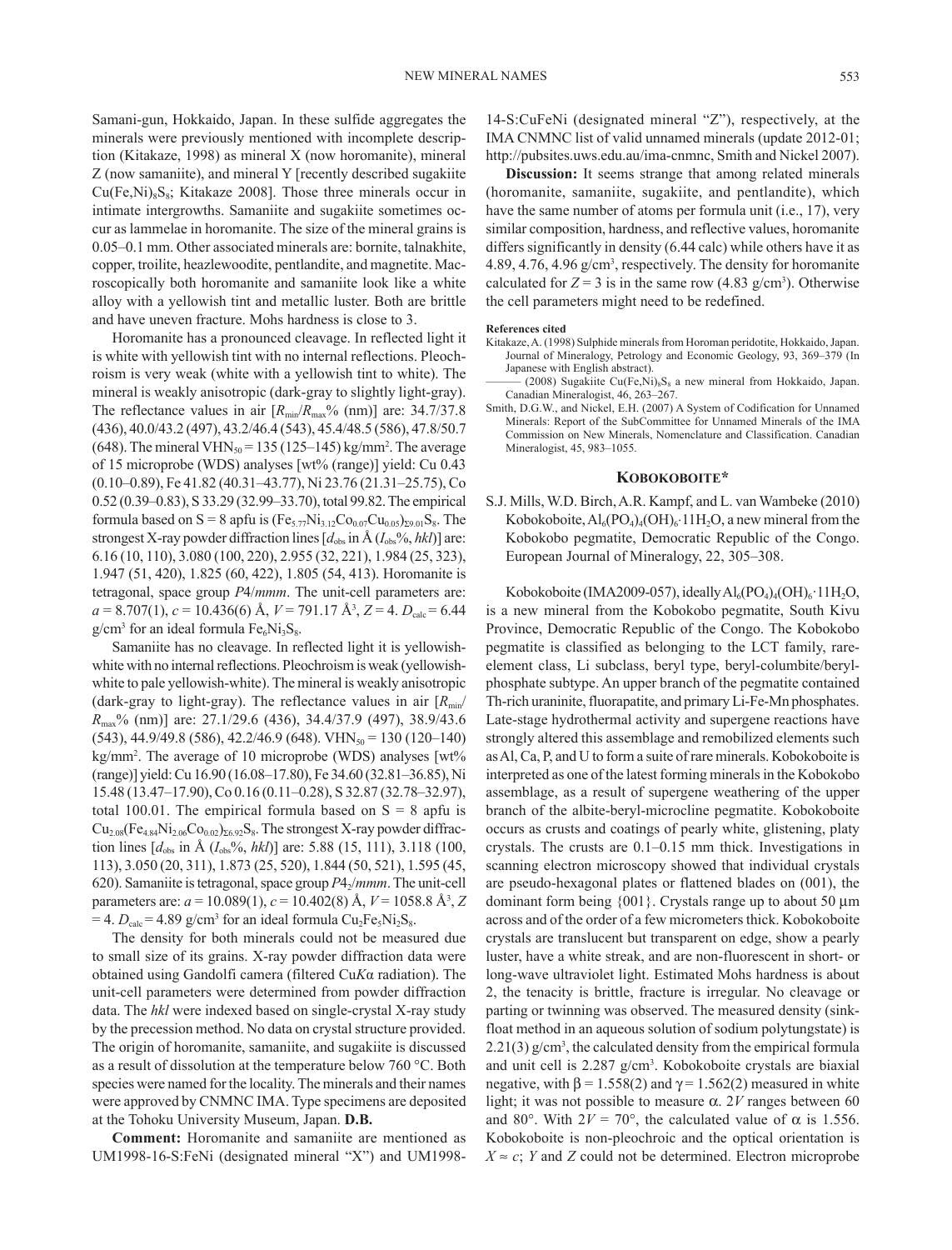analyses (in wavelength-dispersive mode), yielded the average composition (in wt%): Na<sub>2</sub>O 0.06, CaO 0.18, Mn 0.01, Fe<sub>2</sub>O<sub>3</sub> 1.31, Al<sub>2</sub>O<sub>3</sub> 35.16, P<sub>2</sub>O<sub>5</sub> 33.25, H<sub>2</sub>O 29.52 (by CHN method), F 0.76 (F=O –0.32), total 99.93, yielding an empirical formula, based on  $(O + OH + F) = 33$  apfu, of:  $(Al_{5.85}Fe_{0.14}^{3+}Ca_{0.03}Na_{0.02})_{\Sigma 6.04}$  $(PO_4)_{3.97}[(OH)_{5.80}F_{0.34}]_{\Sigma 6.14}$  10.98H<sub>2</sub>O. The simplified formula of kobokoboite is  $(AI,Fe)_{6}(PO_{4})_{4}(OH)_{6} \cdot 11H_{2}O$ , and the end-member formula is  $Al_6(PO_4)_4(OH)_6·11H_2O$ , which requires:  $Al_2O_3 36.33$ ,  $P_2O_5$  33.71,  $H_2O$  29.96, total 100 wt%. X-ray powder-diffraction pattern of kobokoboite was indexed giving a metrically triclinic lattice with:  $a = 7.460(1)$ ,  $b = 7.737(1)$ ,  $c = 12.385(5)$  Å,  $\alpha =$ 102.79(2), β = 90.20(3),  $\gamma$  = 116.33(2)°, *V* = 620.6(3) Å<sup>3</sup>, *Z* = 1, space group *P*1 or *P*1. The five strongest lines in the powder X-ray diffraction pattern are  $[d_{obs}$  in Å  $(I_{obs} %$ <sup>0</sup>, hkl)]: 11.990 (100, 001); 6.868 (45, 010); 3.552 (39, 211, 111); 6.006 (33, 002); 3.081 (29, 1 $\overline{2}3$ , 201). A structure refinement of the kobokoboite structure was not possible. The chemistry and cell parameters of kobokoboite suggest a structural relationship with planerite. The type specimen is preserved in the collections of Museum Victoria (Melbourne, Australia). **G.D.G. and F.C.**

**Discussion:** The calculated value of one of the refractive indexes (1.556) is incorrect. This value should be 1.550 for the data given.

### **Kurilite \***

V.A. Kovalenker, O.Yu. Plotinskaya, C.J. Stanley, A.C. Roberts, A.M. McDonald, and M.A. Cooper (2010) Kurilite— Ag8Te3Se—a new mineral from the Prasolovskoe deposit, Kuril islands, Russian Federation. Mineralogical Magazine, 74, 463–468.

Kurilite, ideally Ag<sub>8</sub>Te<sub>3</sub>Se, has been discovered at Prasolovskoe epithermal Au-Ag deposit, Kunashir Island, Kurilian Island chain, Russia, and named for locality. Basalts and rhyolitic tuffs of the Prasolovskoe caldera are intruded by a quartz diorite body and basalt or rhyolite dykes. Kurilite was found in quartz veins up to 500–600 m in length and 1–2 m thick with a vertical extension up to 270 m. Associated minerals are tennantite-tetrahedrite, goldfieldite, and rarely native gold, hessite, sylvanite, and petzite. Kurilite forms aggregates up to 2 mm, composed of anhedral grains up to several micrometers in size. The mineral is light- to steel-gray, opaque, metallic with a black streak. It is brittle and does not show any cleavage or parting. The Mohs hardness is about 3;  $VHN_{25} = 100 (77-114)$ kg/mm2 . The density could not measured due to small size of the grains;  $D_{\text{calc}} = 7.799 \text{ g/cm}^3$ . In reflected light, the mineral is white and resembles galena. It is isotropic without internal reflections. Reflectance data were obtained in air and in oil. For air the values [*R*% (nm)] are: 42.3 (400), 42.6 (420), 43.0 (440), 43.0 (460), **43.0 (470) COM**, 43.0 (480), 42.8 (500), 42.6 (520), 42.4 (540), **42.3 (546) COM**, 42.0 (560), 41.6.20 (580), **41.4 (589) COM**, 41.3 (600), 40.8 (620), 40.6 (640), **40.4 (650) COM**, 30.90 (660), 39.6 (680), 39.2 (700). The reflectance values are close to those of petzite and hessite but the reflectance curves of kurilite differ from those of petzite and hessite and are similar to cervelleite or aguilarite. The average of 7 microprobe (WDS) analyses [wt% (range)] yield: Ag 63.71 (63.01–64.46), Au 0.29 (0.13–0.46), Te 29.48 (29.13–29.78), Se 5.04 (4.50–5.33), S 0.07

(0.05–0.09), total 98.71. The empirical formula (based on 12 apfu) is  $(Ag_{7.97}Au_{0.02})_{\Sigma7.99}Te_{3.00}(Se_{0.86}Te_{0.12}S_{0.03})_{\Sigma1.01}$ . Single-crystal X-ray studies show the pseudocubic rhombohedral unit cell (*a*  ≈ 11 Å) and suggest space group *R*3 or *R*3. The crystal structure could not be determined to  $R < 16\%$  due to significant structural disorder. Powder X-ray diffraction data were obtained using a Debye-Scherrer camera D = 114.6 mm (filtered Cu*K*α radiation). The strongest lines  $[d_{obs}$  in Å  $(I_{obs}\%$ , *hkl*)] are: 6.55 (10, 003), 3.727 (20, 131), 2.996 (50, 232), 2.510 (30, 226,422), 2.201 (100, 128,416,342), 2.152 (20, 603), 2.079 (30, 253), 2.046 (20, 336,434). The X-ray data were indexed in trigonal system, space group  $R\overline{3}$ . The unit-cell parameters:  $a = 15.80(1)$ ,  $c = 19.57(6)$  Å,  $V = 4231 \text{ Å}^3$ ,  $Z = 15$ . The mineral and the name were approved by CNMNC (IMA 2009-080). The holotype specimen has been deposited at the Fersman Mineralogical Museum of the Russian Academy of Sciences, Moscow, Russia. The mineral was originally described (Kovalenker et al. 1989; abstracted by Jambor and Grew 1992) as  $(Ag,Au)_{2}(Te,Se,S)$ , with a cubic cell (ICDD PDF database file 00-45-1399). At that time the mineral was not submitted to the IMA CNMNC, but still was formally discredited (Burke 2006) as being possibly equal to hessite or petzite. **D.B.**

#### **References cited**

- Burke, E.A.J. (2006) A mass discreditation of GQN minerals. Canadian Mineralogist, 44, 1557–1560.
- Kovalenker, V.A., Nekrasov, I.Ya., Sandomirskaya, S.M., Nekrasova, A.N., Malov, V.S., Danchenko, V.Ya., and Dmitryeva, M.T. (1989) Sulfide–selenide–telluride mineralization of epithermal manifestations of Kurile–Kamchatka volcanic belt. Mineralogicheskiy Zhurnal, 11, 3–18 (in Russian). Abstracted by J.L. Jambor and E.S. Grew (1992) New Mineral Names. American Mineralogist, 77, 207–213.

#### MOMOIITE\*

H. Tanaka, S. Endo, T. Minakawa, M. Enami, D. Nishio-Hamane, H. Miura, and A. Hagiwara (2010) Momoiite,  $(Mn^{2+},Ca)_{3}(V^{3+},Al)_{2}Si_{6}O_{3}$ , a new manganese vanadium garnet from Japan. Journal of Mineralogical and Petrological Sciences, 105, 92–96.

Momoiite (IMA2009-026), ideally  $Mn_3^{2+}V_2^{3+}Si_6O_3$ , is a new silicate garnet from the Kurase mine, Ehime Prefecture, Japan (type locality). It has been also found in Hokkejino mine in Kyoto Prefecture and in Fujii mine in Fukui Prefecture, both in Japan. In Kurase mine the mineral occurs in a small-scale manganese ore deposits in pelite schist of the Sambagawa belt, associated with rhodonite, calcite, tephroite, goldmanite, spessartine, and vuorelainenite. In Hokkejino mine it occurs in a thermally metamorphosed ore deposit embedded in metachert of the Ryoke metamorphic belt, associated with rhodonite, tephroite, celsian, rhodochrosite, and pyrophanite. In the Fujii mine it occurs in a bedded manganese deposit developed in chert of the Tamba accretionary complex, with a moderate contact metamorphic grade, where momoiite occurs in quartzfree assemblages with rhodonite, tephroite, rhodochrosite, spessartine, nickeline, or in quartz-bearing assemblages with rhodonite, molybdenite, rhodochrosite, spessartine, and Mnrich vanadoallanite-(La). Crystal aggregates in veins are up to 1 mm in the three localities, showing average crystal size <150–200 μm. Momoiite is translucent greenish-yellow to emerald-green in color. The greenish tinge correlates with the